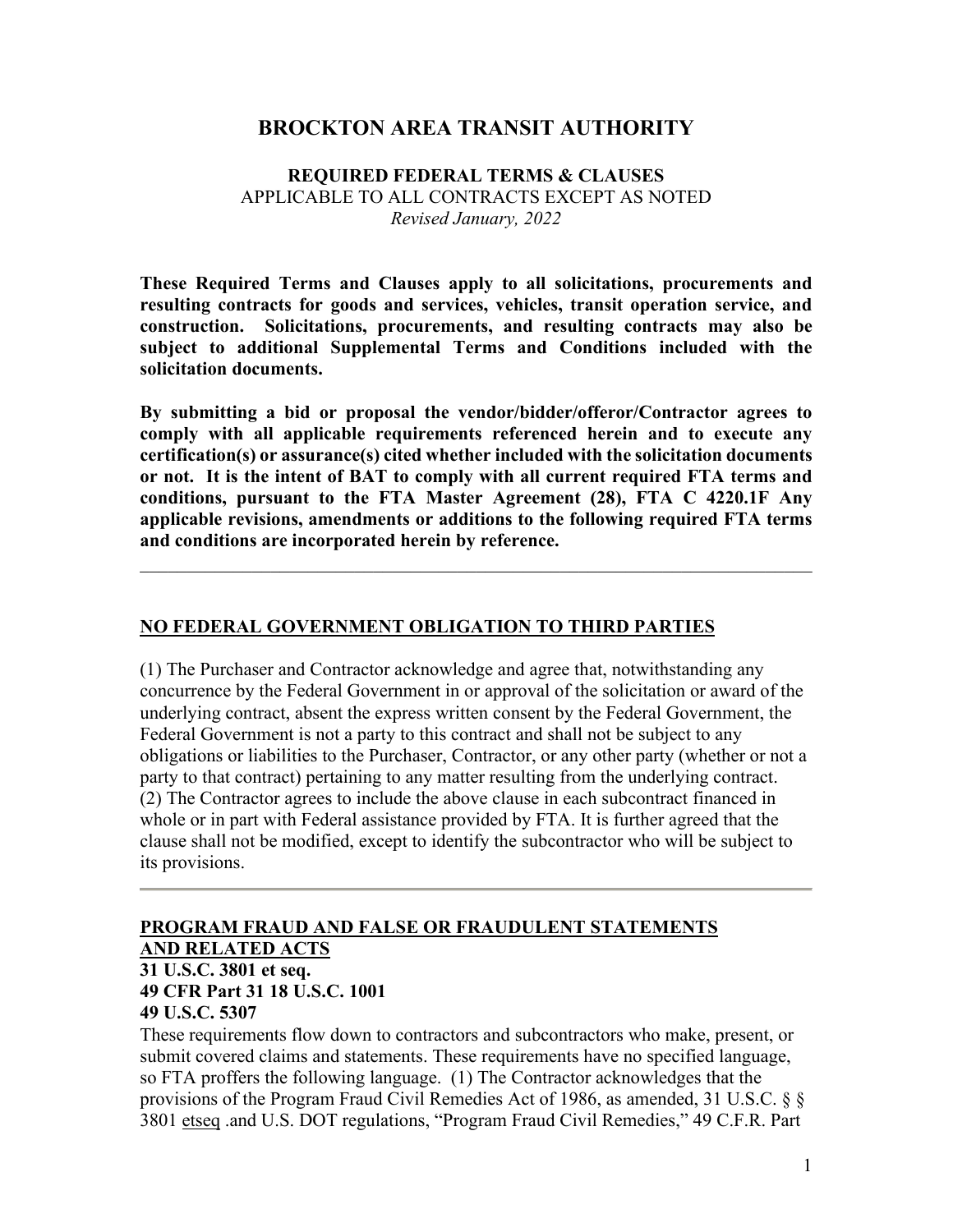31, apply to its actions pertaining to this Project. Upon execution of the underlying contract, the Contractor certifies or affirms the truthfulness and accuracy of any statement it has made, it makes, it may make, or causes to be made, pertaining to the underlying contract or the FTA assisted project for which this contract work is being performed. In addition to other penalties that may be applicable, the Contractor further acknowledges that if it makes, or causes to be made, a false, fictitious, or fraudulent claim, statement, submission, or certification, the Federal Government reserves the right to impose the penalties of the Program Fraud Civil Remedies Act of 1986 on the Contractor to the extent the Federal Government deems appropriate.

(2) The Contractor also acknowledges that if it makes, or causes to be made, a false, fictitious, or fraudulent claim, statement, submission, or certification to the Federal Government under a contract connected with a project that is financed in whole or in part with Federal assistance originally awarded by FTA under the authority of 49 U.S.C. § 5307, the Government reserves the right to impose the penalties of 18 U.S.C. § 1001 and 49 U.S.C. § 5307(n)(1) on the Contractor, to the extent the Federal Government deems appropriate.

(3) The Contractor agrees to include the above two clauses in each subcontract financed in whole or in part with Federal assistance provided by FTA. It is further agreed that the clauses shall not be modified, except to identify the subcontractor who will be subject to the provisions.

## **SECTION 39. DISPUTES, BREACHES, DEFAULTS AND LITIGATION FTA Master Agreement (28) 2/9/2021**

- (a) *FTA Interest*. FTA has a vested interest in the settlement of any violation of federal law, regulation, or requirement, or any disagreement involving the award, the accompanying Underlying Agreement, and any Amendments thereto including, but not limited to, a default, breach, major dispute, or litigation, and FTA reserves the right to concur in any settlement or compromise.
- (b) *Notification to FTA; Flow Down Requirement.* If a current or prospective legal matter that may affect the Federal Government emerges, the BAT will promptly notify the FTA Chief Counsel and FTA Regional Counsel for the Region in which the Recipient is located. The notification requirement flows down to all Third Party Agreements and requires each Third Party Participant to include an equivalent provision in its subagreements at every tier, for any agreement that is a "covered transaction" according to 2CFR Sections 180.220 and 1200.220.
	- (1) The types of legal matters that require notification include, but are not limited to, a major dispute, breach, default, litigation, or naming the Federal Government as a party to litigation or a legal disagreement in any forum for any reason.
	- (2) Matters that may affect the Federal Government include, but are not limited to, the Federal Government's Interests in the Award, the accompanying Underlying Agreement, and any Amendments thereto, or the Federal Government's administration or enforcement of federal laws, regulations and requirements.
	- (3) *Additional Notice to U.S. DOT Inspector General.* The BAT will promptly notify the U.S. DOT Inspector General in addition to the FTA Chief Counsel or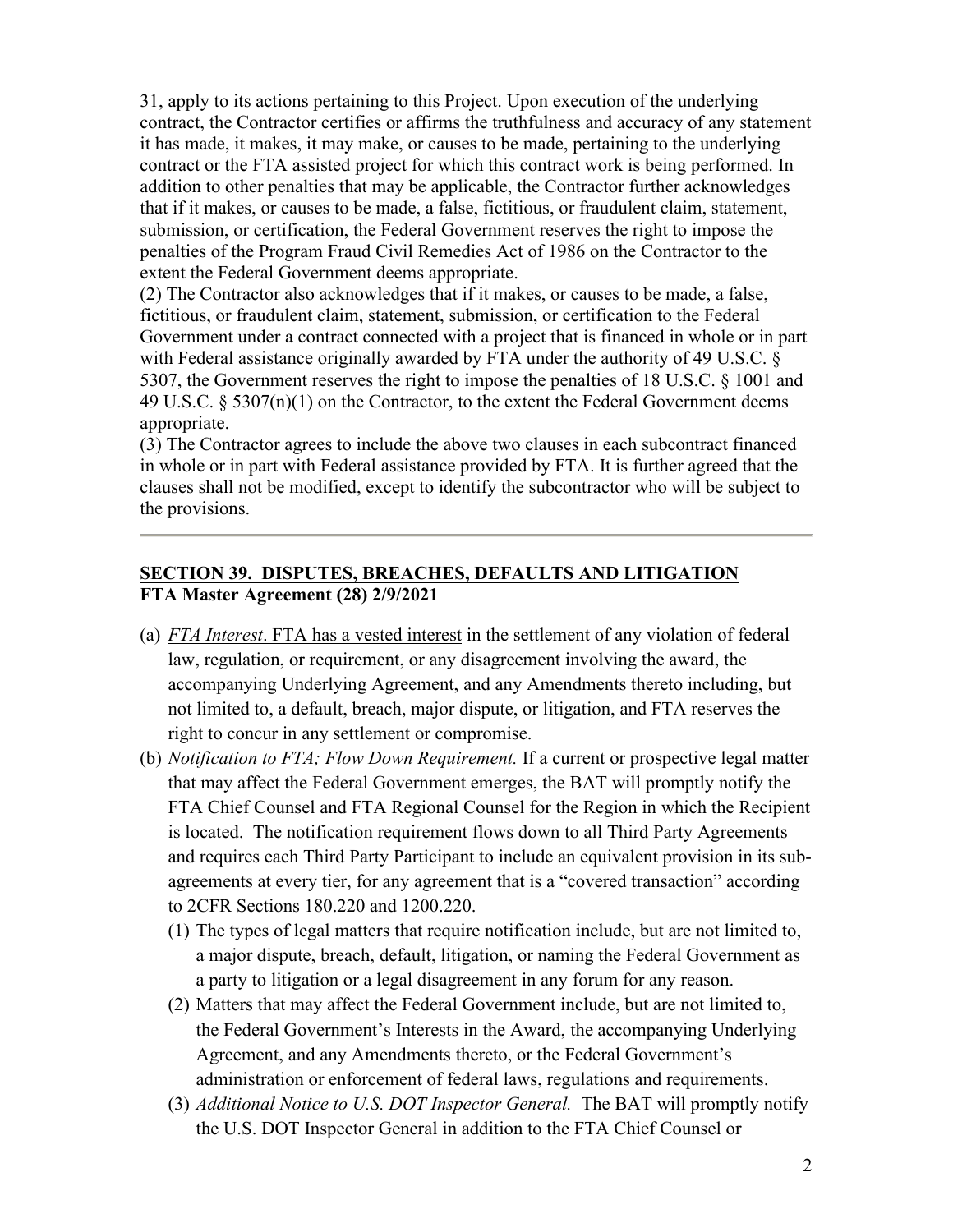Regional Counsel for the Region in which the Recipient is located, if the Recipient has knowledge of potential fraud, waste, or abuse occurring on a Project receiving assistance from FTA. The notification provision applies if a person has or may have submitted a false claim under the False Claims Act, 31 U.S.C. Section 3729, et seq., or has or may have committed a criminal or civil violation of law pertaining to such matters as fraud, conflict of interest, bid rigging, misappropriation or embezzlement, bribery, gratuity, or similar misconduct involving federal assistance. This responsibility occurs whether the Project is subject to this Agreement or another agreement between the Recipient and FTA, or Third Party Participant of the Recipient. It also applies to subcontractors at any tier. Knowledge, as used in this paragraph, includes, but is not limited to, knowledge of a criminal or civil investigation by a Federal, state, or local law enforcement or other investigative agency, a criminal indictment or civil complaint, or probable cause that could support a criminal indictment, or any other credible information in the possession of the Recipient. In this paragraph, "promptly" means to refer information without delay and without change. This notification provision applies to all divisions of the Recipient, including divisions tasked with law enforcement or investigatory functions.

- (c) *Federal Interest in Recovery.* The Federal Government retains the right to a proportionate share of any proceeds recovered from any third party, based on the percentage of the federal share for the Underlying Agreement. Notwithstanding the preceding sentence, the Recipient may return all liquidated damages it receives to its Award Budget for its Underlying Agreement rather than return the federal share of those liquidated damages to the Federal Government, provided that the Recipient receives FTA's prior written concurrence.
- (d) *Enforcement.* The Recipient must pursue its legal rights and remedies available under any third party agreement or any federal, state, or local law or regulation.

\_\_\_\_\_\_\_\_\_\_\_\_\_\_\_\_\_\_\_\_\_\_\_\_\_\_\_\_\_\_\_\_\_\_\_\_\_\_\_\_\_\_\_\_\_\_\_\_\_\_\_\_\_\_\_\_\_\_\_\_\_\_\_\_\_\_\_\_\_\_\_\_

### **PROHIBITION ON CERTAIN TELECOMMUNICATION AND VIDEO SURVEILANCE SERVICES ORMEQUIPMENT**

#### **2CFR Section 200.216**

- (a) BAT and subrecipients are prohibited from obligating or expending loan or grant funds to:
	- (1) Procure or obtain;
	- (2) Extend or renew a contract to procure or obtain; or
	- (3) Enter into a contract (or extend or renew a contract) to procure or obtain equipment, services, or systems that uses covered telecommunications equipment or services as a substantial or essential component of any system, or as critical technology as part of any system. As described in Public Law 115-232, section 889, covered telecommunications equipment is telecommunications equipment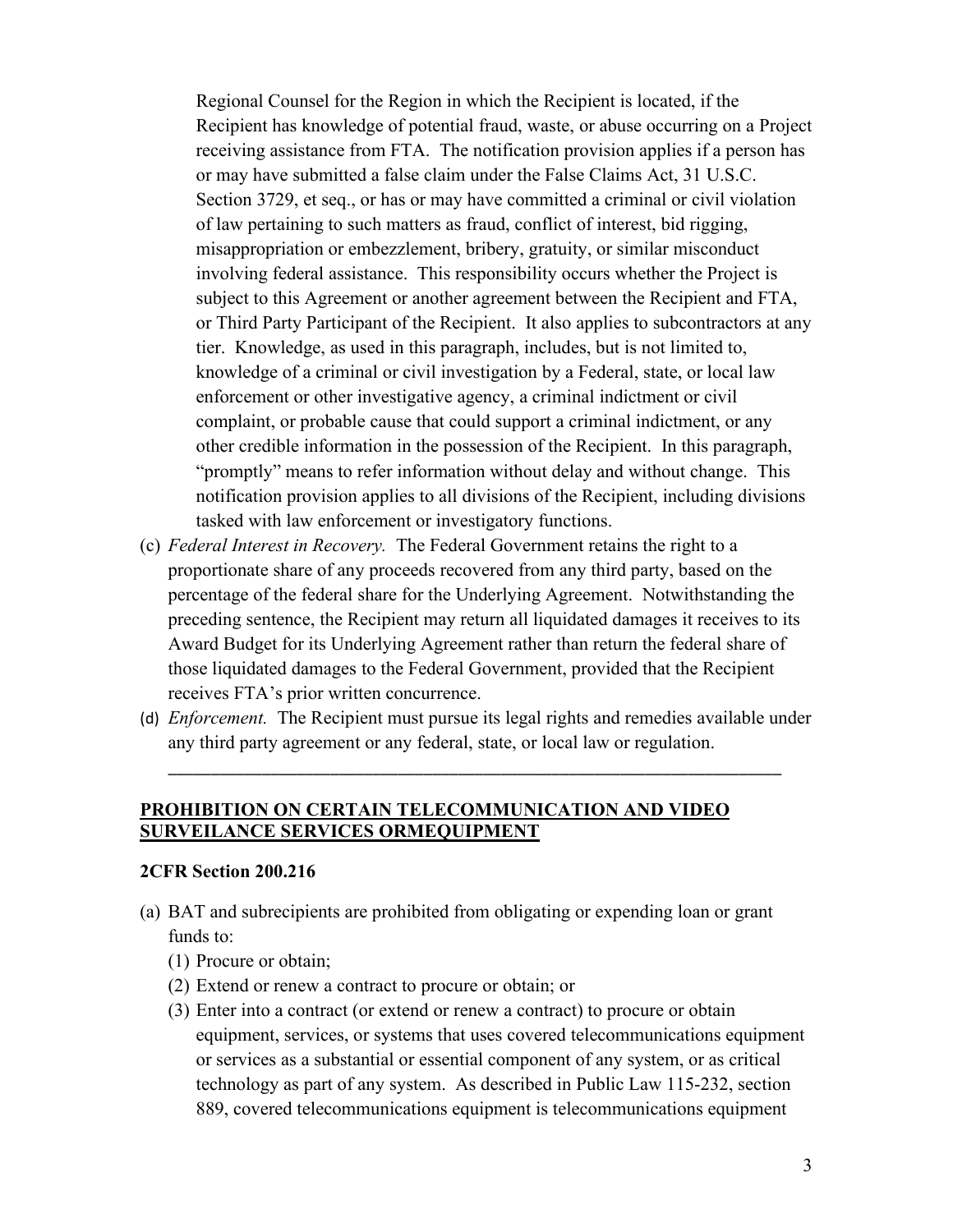produced by Huawei Technologies Company or ZTE Corporation (or any subsidiary or affiliate of such entities).

- (i) For the purpose of public safety, security of government facilities, physical security surveillance of critical infrastructure, and other national security purposes, video surveillance and telecommunications equipment produced Hytera Communications Corporation, Hangzhou Hikvision Digital Technology Company, or Dahua Technology Company (or any subsidiary or affiliate of such entities).
- (ii) Telecommunications or video surveillance services provided by such entities or using such equipment.
- (iii)Telecommunications or video surveillance equipment or services produced or provided by an entity that the Secretary of Defense, in consultation with the Director of National Intelligence, or the Director of the Federal Bureau of Investigation, reasonably believes to be an entity owned or controlled by, or otherwise connected to, the government of a covered foreign country.
- (b) In implementing the prohibition under Public Law 115-232, section 889, subsection (f), paragraph (1), heads of executive agencies administering loan, grant, or subsidy programs shall prioritize available funding and technical support to assist affected businesses, institutions and organizations as is reasonably necessary for those affected entities to transition from covered communications equipment and services, to procure replacement equipment and services, and to ensure that communications service to users and customers is sustained.

\_\_\_\_\_\_\_\_\_\_\_\_\_\_\_\_\_\_\_\_\_\_\_\_\_\_\_\_\_\_\_\_\_\_\_\_\_\_\_\_\_\_\_\_\_\_\_\_\_\_\_\_\_\_\_\_\_\_\_\_\_\_\_\_\_\_\_\_\_\_\_

### **ACCESS TO RECORDS AND REPORTS 49 U.S.C. 5325 18 CFR 18.36 (i) 49 CFR 633.17**

The Contractor agrees to maintain all books, records, accounts and reports required under this contract for a period of not less than three years after the date of termination or expiration of this contract, except in the event of litigation or settlement of claims arising from the performance of this contract, in which case Contractor agrees to maintain same until BAT, Commonwealth of Massachusetts, the FTA Administrator, the Comptroller General, or any of their duly authorized representatives, have disposed of all such litigation, appeals, claims or exceptions related thereto. Reference 49 CFR 18.39(i) (11). The Contractor agrees to permit any of the foregoing parties to reproduce by any means whatsoever or to copy excerpts and transcriptions as reasonably needed.

## **FEDERAL CHANGES**

The Contractor shall at all times comply with all applicable FTA regulations, policies, procedures and directives, including without limitation those listed directly or by reference in the **Master Agreement** between the Purchaser and FTA, as they may be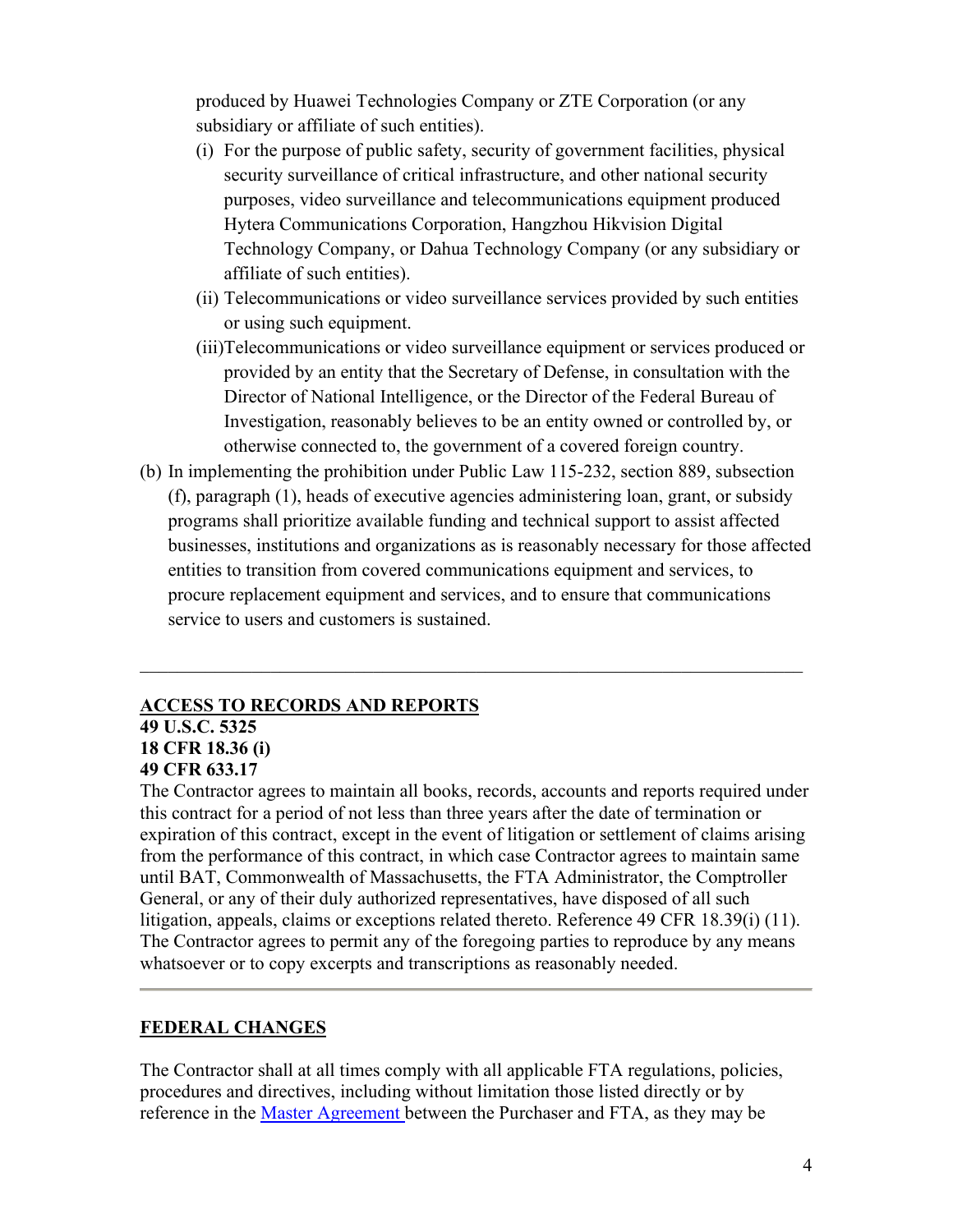amended or promulgated from time to time during the term of this contract. Contractor's failure to so comply shall constitute a material breach of this contract.

### **TERMINATION FTA Circular 4220.1F M.G.L. Chapter 161B, Section 6(f)**

### **Applicable to all contracts in excess of \$10,000.**

If the solicitation documents contain termination language that conflicts with the following, the terms contained in the solicitation documents shall prevail.

**a. Termination for Convenience** (General Provision) BAT may terminate this contract, in whole or in part with written notice to the Contractor when it is in the best interest of the government to do so. The Contractor shall be paid its costs, including contract closeout costs, and profit on all work performed up to the time of termination. The contractor will be paid for all work performed up to the time of termination. The contractor shall promptly submit its termination claim to BAT. If the Contractor has any property in its possession belonging to BAT, the Contractor will account for the same, and dispose of it in the manner BAT directs.

**b. Termination for Default** [Breach or Cause] (General Provision) If the Contractor does not deliver in accordance with the contract and fails to perform in the manner called for in the contract, or if the Contractor fails to comply with any other provisions of the contract, BAT may terminate this contract for default. Termination shall be effected by serving a notice of termination on the contractor setting forth the manner in which the Contractor is in default. The contractor will only be paid the contract price for supplies delivered and accepted, or services performed in accordance with the manner of performance set forth in the contract. If it is later determined by BAT that the Contractor had an excusable reason for not performing, such as a strike, fire, or flood, events which are not the fault of or are beyond the control of the Contractor, BAT, may treat the termination as a termination for convenience.

 **c. Opportunity to Cure** (General Provision) BAT in its sole discretion may, in the case of a termination for breach or default, allow the Contractor [an appropriately short period of time] in which to cure the defect. In such case, the notice of termination will state the time period in which cure is permitted and other appropriate conditions.

If Contractor fails to remedy to BAT satisfaction the breach or default of any of the terms, covenants, or conditions of this Contract by the next delivery date regarding any technical specification of this procurement or after five business days from the date of written notice from BAT setting forth the nature of said breach or default pertaining to general contractual terms or conditions, BAT shall have the right to terminate the Contract without any further obligation to Contractor. Any such termination for default shall not in any way operate to preclude BAT from also pursuing all available remedies against Contractor and its sureties for said breach or default including financial remuneration for any increases in product. BAT also reserves the right to purchase on the open market or award to the next lowest Bidder and use any differential in price in determining its fair and reasonable claim for financial restitution.

**d. Waiver of Remedies for any Breach** In the event that BAT elects to waive its remedies for any breach by Contractor of any covenant, term or condition of this Contract, such waiver by BAT shall not limit BAT remedies for any succeeding breach of that or of any other term, covenant, or condition of this Contract.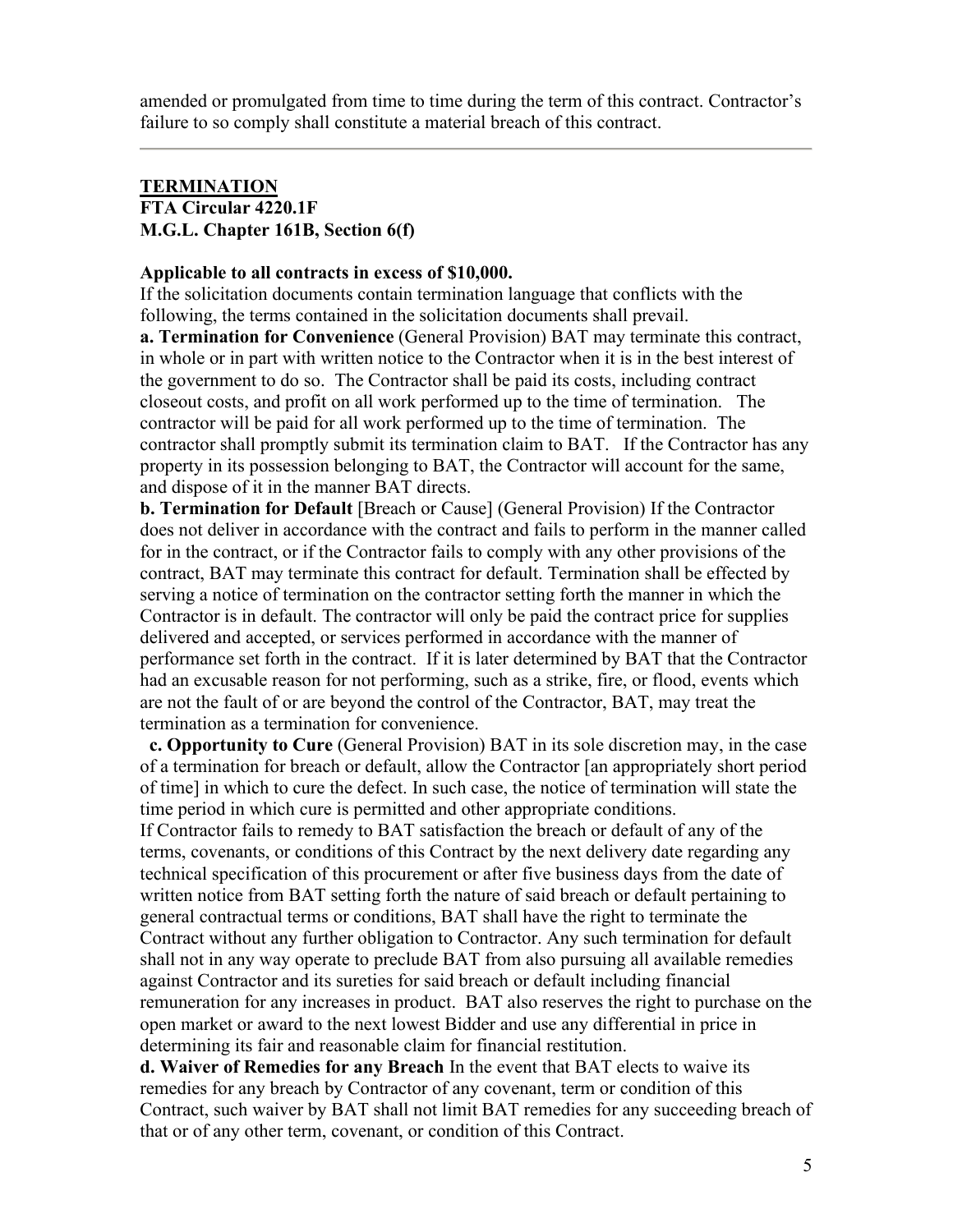**e. MGL c161B, Section 6(f)** Contracts for longer than one year are subject to annual renewal or annual cancellation by the authority for just cause or lack of sufficient appropriation. Such agreements may provide for payment for services rendered, but not more than will permit any private company a reasonable return.

## **CIVIL RIGHTS REQUIREMENTS**

**29 U.S.C. § 623, 42 U.S.C. § 2000 etseq**

- **42 U.S.C. § 6102, 42 U.S.C. § 12112**
- **42 U.S.C. § 12132, 49 U.S.C. § 5332**

## **29 CFR Part 1630, 41 CFR Part 60 etseq**

### **FTA Circular 4220.1F**

**Civil Rights –** The following requirements apply to the underlying contract:

(1) Nondiscrimination – In accordance with Title VI of the Civil Rights Act, as amended, 42 U.S.C. § 2000d, section 303 of the Age Discrimination Act of 1975, as amended, 42 U.S.C. § 6102, section 202 of the Americans with Disabilities Act of 1990, 42 U.S.C. § 12132, and Federal transit law at 49 U.S.C. § 5332, the Contractor agrees that it will not discriminate against any employee or applicant for employment because of race, color, creed, national origin, sex, age, or disability. In addition, the Contractor agrees to comply with applicable Federal implementing regulations and other implementing requirements FTA may issue.

(2) Equal Employment Opportunity – The following equal employment opportunity requirements apply to the underlying contract:

(a) Race, Color, Creed, National Origin, Sex – In accordance with Title VII of the Civil Rights Act, as amended, 42 U.S.C. § 2000e, and Federal transit laws at 49 U.S.C. § 5332, the Contractor agrees to comply with all applicable equal employment opportunity requirements of U.S. Department of Labor (U.S. DOL) regulations, "Office of Federal Contract Compliance Programs, Equal Employment Opportunity, Department of Labor," 41 CFR Part 60 etseq, (which implement Executive Order No. 11246, "Equal Employment Opportunity," as amended by Executive Order No. 11375, "Amending Executive Order 11246 Relating to Equal Employment Opportunity," 42 U.S.C. § 2000e note), and with any applicable Federal statutes, executive orders, regulations, and Federal policies that may in the future affect construction activities undertaken in the course of the Project. The Contractor agrees to take affirmative action to ensure that applicants are employed, and that employees are treated during employment, without regard to their race, color, creed, national origin, sex, or age. Such action shall include, but not be limited to, the following: employment, upgrading, demotion or transfer, recruitment or recruitment advertising, layoff or termination; rates of pay or other forms of compensation; and selection for training, including apprenticeship. In addition, the Contractor agrees to comply with any implementing requirements FTA may issue. (b) Age – In accordance with section 4 of the Age Discrimination in Employment Act of 1967, as amended, 29 U.S.C. § § 623 and Federal transit law at 49 U.S.C. § 5332, the Contractor agrees to refrain from discrimination against present and prospective employees for reason of age. In addition, the Contractor agrees to comply with any implementing requirements FTA may issue.

(c) Disabilities – In accordance with section 102 of the Americans with Disabilities Act, as amended, 42 U.S.C. § 12112, the Contractor agrees that it will comply with the requirements of U.S. Equal Employment Opportunity Commission, "Regulations to Implement the Equal Employment Provisions of the Americans with Disabilities Act," 29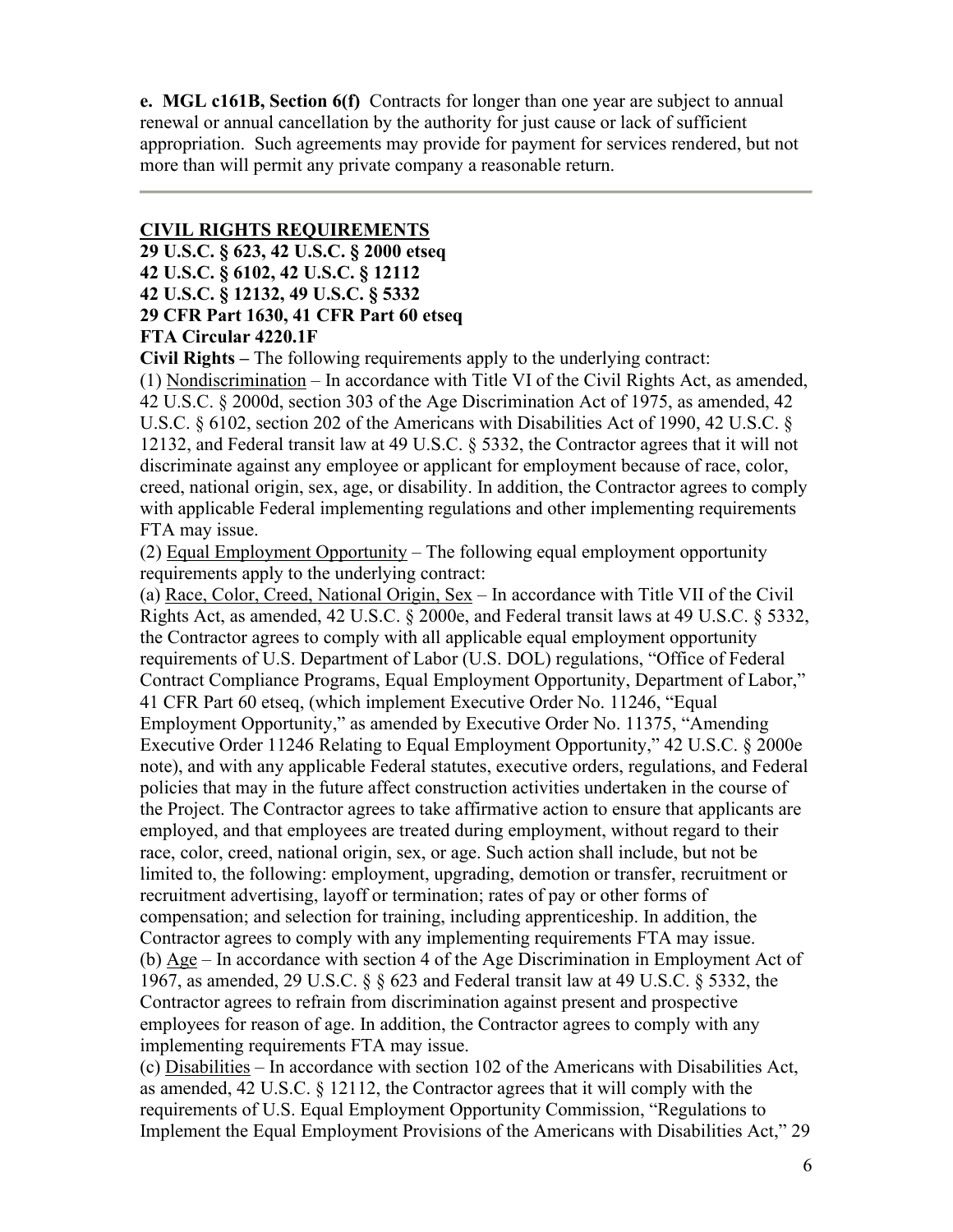C.F.R. Part 1630, pertaining to employment of persons with disabilities. In addition, the Contractor agrees to comply with any implementing requirements FTA may issue. (3) The Contractor also agrees to include these requirements in each subcontract financed in whole or in part with Federal assistance provided by FTA, modified only if necessary to identify the affected parties.

## **DISADVANTAGED BUSINESS ENTERPRISE (DBE)**

### **49 CFR Part 26**

### **This provision may be modified by specific DBE requirements stated in the solicitation documents for a particular procurement.**

a. This contract is subject to the requirements of Title 49, Code of Federal Regulations, Part 26, *Participation by Disadvantaged Business Enterprises in Department of Transportation Financial Assistance Programs.* The national goal for participation of Disadvantaged Business Enterprises (DBE) is 10%. The agency's overall goal for DBE participation is 2.5 %. No contract goal for DBE participation has been established for this procurement.

b. The contractor shall not discriminate on the basis of race, color, national origin, or sex in the performance of this contract. The contractor shall carry out applicable requirements of 49 CFR Part 26 in the award and administration of this DOT-assisted contract. Failure by the contractor to carry out these requirements is a material breach of this contract, which may result in the termination of this contract or such other remedy, as BAT deems appropriate. Each subcontract the contractor signs with a subcontractor must include the assurance in this paragraph (see 49 CFR 26.13(b)).

The successful Bidder/offeror will be required to report its DBE participation obtained through race-neutral means throughout the period of performance.

d. The contractor is required to pay its subcontractors performing work related to this contract for satisfactory performance of that work no later than 30 days after the contractor's receipt of payment for that work from the BAT. In addition, the contractor may not hold retainage from its subcontractors.

e. The contractor must promptly notify BAT, whenever a DBE subcontractor performing work related to this contract is terminated or fails to complete its work, and must make good faith efforts to engage another DBE subcontractor to perform at least the same amount of work. The contractor may not terminate any DBE subcontractor and perform that work through its own forces or those of an affiliate without prior written consent of BAT.

## **INCORPORATION OF FEDERAL TRANSIT ADMINISTRATION (FTA) TERMS**

The preceding provisions include, in part, certain Standard Terms and Conditions required by DOT, whether or not expressly set forth in the preceding contract provisions. All contractual provisions required by DOT, as set forth in FTA Circular 4220.1F are hereby incorporated by reference. Anything to the contrary herein notwithstanding, all FTA mandated terms shall be deemed to control in the event of a conflict with other provisions contained in this Agreement. The Contractor shall not perform any act, fail to perform any act, or refuse to comply with and requests which would cause BAT to be in violation of the FTA terms and conditions.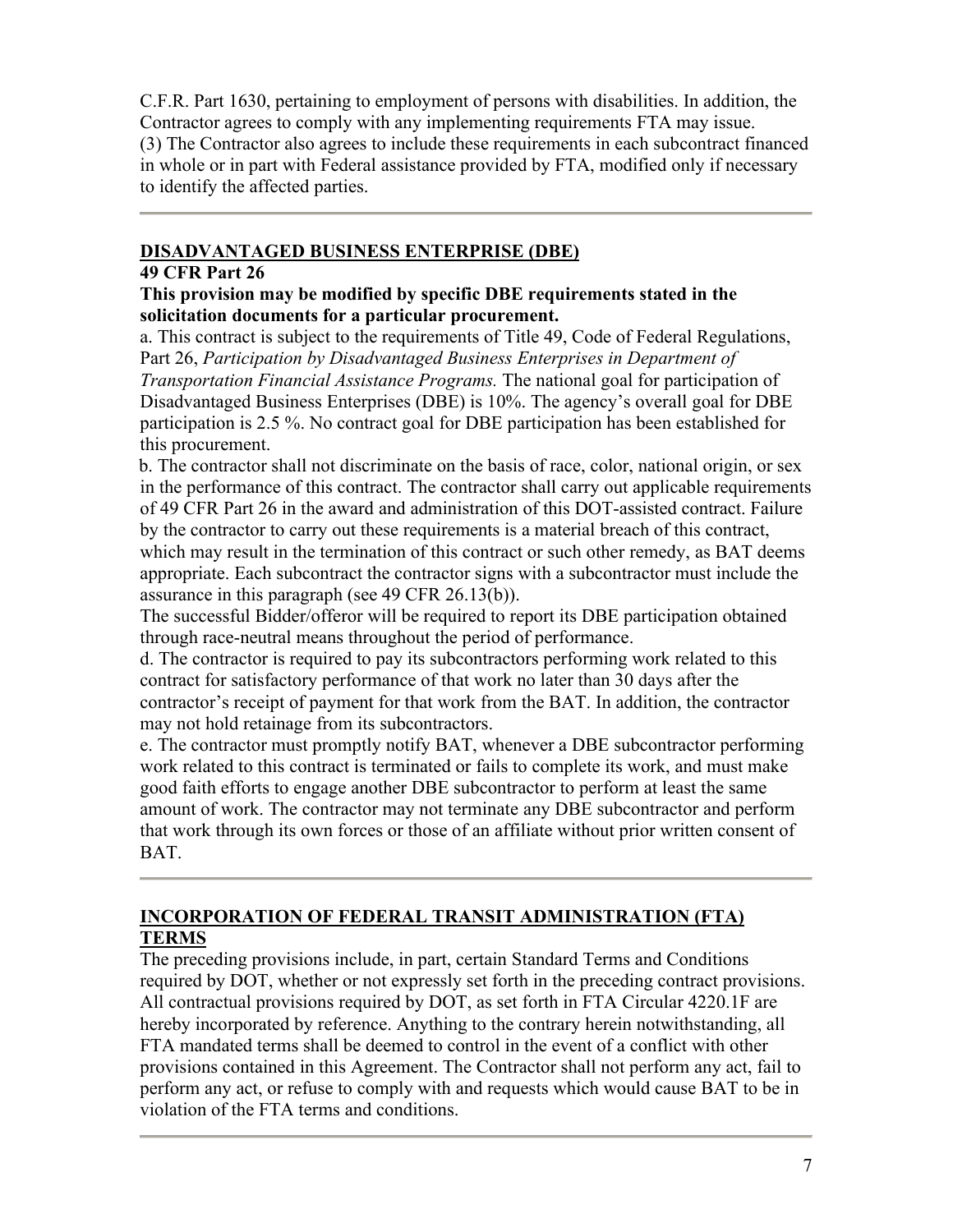# **GOVERNMENT-WIDE DEBARMENT AND SUSPENSION**

# **(NONPROCUREMENT)**

# **49 CFR Part 29**

## **Executive Order 12549 and 12689**

### **Applicable to contracts in excess of \$25,000.**

This contract is a covered transaction for purposes of 49 CFR Part 29. As such, the contractor is required to verify that none of the contractor, its principals, as defined at 49 CFR 29.995, or affiliates, as defined at 49 CFR 29.905, are excluded or disqualified as defined at 49 CFR 29.940 and 29.945.

The contractor is required to comply with 49 CFR 29, Subpart C and must include the requirement to comply with 49 CFR 29, Subpart C in any lower tier covered transaction it enters into.

By signing and submitting its Bid or proposal, the Bidder or Proposer certifies as follows: The certification in this clause is a material representation of fact relied upon by BAT. If it is later determined that the Bidder or Proposer knowingly rendered an erroneous certification, in addition to remedies available to BAT, the Federal Government may pursue available remedies, including but not limited to suspension and/or debarment. The Bidder or Proposer agrees to comply with the requirements of 49 CFR 29, Subpart C while this offer is valid and throughout the period of any contract that may arise from this offer. The Bidder or Proposer further agrees to include a provision requiring such compliance in its lower tier covered transactions.

## **ENERGY CONSERVATION REQUIREMENTS**

## **42 U.S.C. 6321 et seq.**

## **49 CFR Part 622**

The contractor agrees to comply with mandatory standards and policies relating to energy efficiency which are contained in the Commonwealth of Massachusetts energy conservation plan issued in compliance with the Energy Policy and Conservation Act.

## **RECYCLED PRODUCTS**

## **42 U.S.C. 6962 40 CFR Part 247 Executive Order 12873 Applicability to Contracts**

The Recycled Products requirements apply to all contracts for items designated by the EPA, when the purchaser or contractor procures \$10,000 or more of one of these items during the fiscal year, or has procured \$10,000 or more of such items in the previous fiscal year, using Federal funds. New requirements for "recovered materials" will become effective May 1, 1996. These new regulations apply to all procurement actions involving items designated by the EPA, where the procuring agency purchases \$10,000 or more of one of these items in a fiscal year, or when the cost of such items purchased during the previous fiscal year was \$10,000.

## **Flow Down**

These requirements flow down to all contractor and subcontractor tiers.

## **Model Clause/Language**

No specific clause is mandated, but FTA has developed the following language.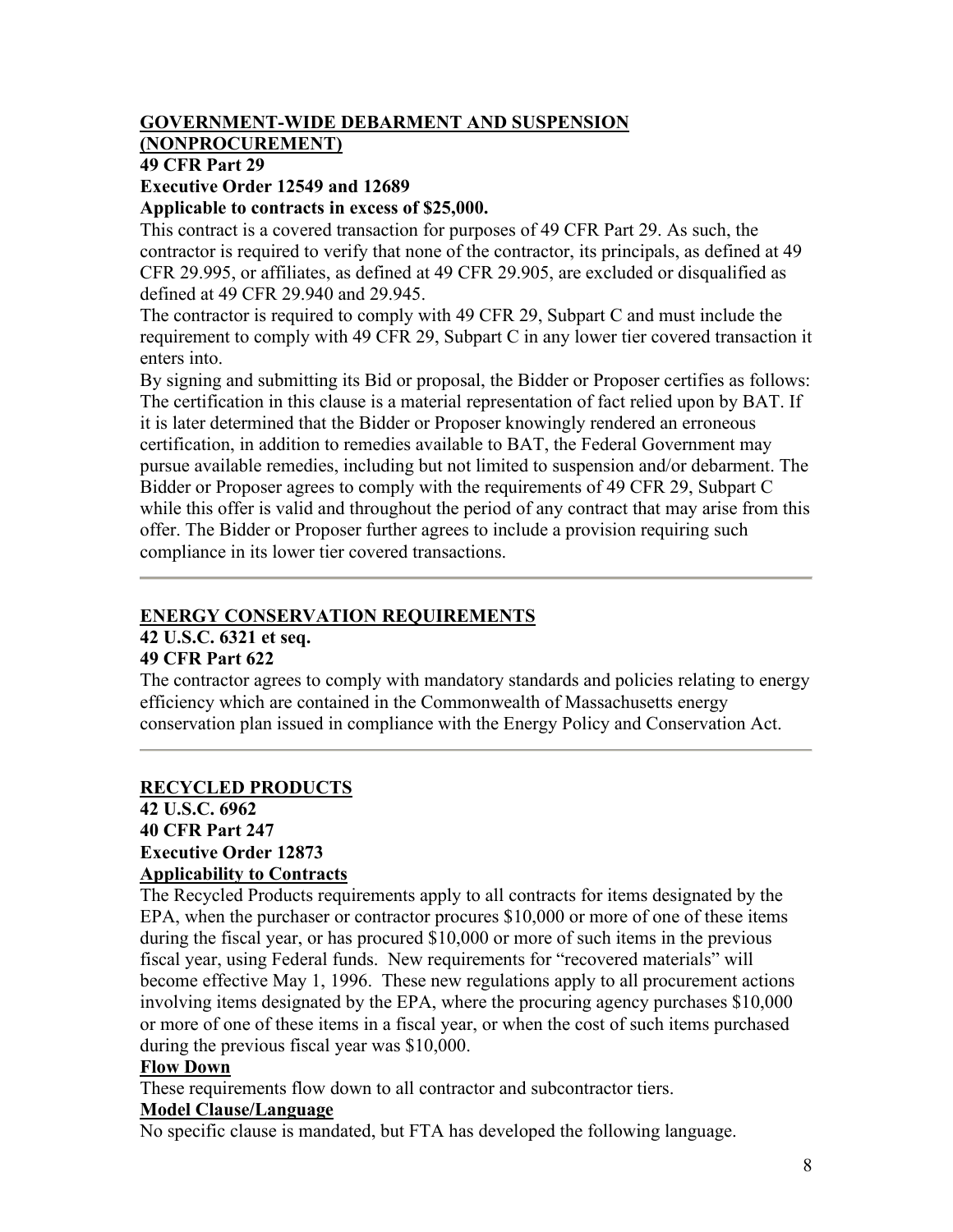**Recovered Materials –** The contractor agrees to comply with all the requirements of Section 6002 of the Resource Conservation and Recovery Act (RCRA), as amended (42 U.S.C. 6962), including but not limited to the regulatory provisions of 40 CFR Part 247, and Executive Order 12873, as they apply to the procurement of the items designated in Subpart B of 40 CFR Part 247.

## **ACCESS FOR INDIVIDUALS WITH DISABILITIES**

The Contractor agrees to comply with 49 U.S.C. § 5301(d), which states the Federal policy that elderly individuals and individuals with disabilities have the same right as other individuals to use public transportation services and facilities, and that special efforts shall be made in planning and designing those services and facilities to implement transportation accessibility rights for elderly individuals and individuals with disabilities. The Contractor also agrees to comply with all applicable provisions of section 504 of the Rehabilitation Act of 1973, as amended, with 29 U.S.C. § 794, which prohibits discrimination on the basis of disability; with the Americans with Disabilities Act of 1990 (ADA), as amended, 42 U.S.C. §§ 12101 *et seq*., which requires that accessible facilities and services be made available to individuals with disabilities; and with the Architectural Barriers Act of 1968, as amended, 42 U.S.C. §§ 4151 *et seq*., which requires that buildings and public accommodations be accessible to individuals with disabilities. In addition, the Contractor agrees to comply with applicable Federal regulations and directives and any subsequent amendments thereto, except to the extent the Federal Government determines otherwise in writing, as follows:

(1) U.S. DOT regulations, "Transportation Services for Individuals with Disabilities (ADA)," 49 C.F.R. Part 37;

(2) U.S. DOT regulations, "Nondiscrimination on the Basis of Handicap in Programs and Activities Receiving or Benefiting from Federal Financial Assistance," 49 C.F.R. Part 27;

(3) Joint U.S. Architectural and Transportation Barriers Compliance Board (U.S. ATBCB)/U.S. DOT regulations, "Americans With Disabilities (ADA) Accessibility Specifications for Transportation Vehicles," 36 C.F.R. Part 1192 and 49 C.F.R. Part 38;

(4) U.S. DOJ regulations, "Nondiscrimination on the Basis of Disability in State and Local Government Services," 28 C.F.R. Part 35;

(5) U.S. DOJ regulations, "Nondiscrimination on the Basis of Disability by Public Accommodations and in Commercial Facilities," 28 C.F.R. Part 36;

(6) U.S. General Services Administration (U.S. GSA) regulations, "Accommodations for the Physically Handicapped," 41 C.F.R. Subpart 101-19;

(7) U.S. Equal Employment Opportunity Commission, "Regulations to Implement the Equal Employment Provisions of the Americans with Disabilities Act," 29 C.F.R. Part 1630;

(8) U.S. Federal Communications Commission regulations, "Telecommunications Relay Services and Related Customer Premises Equipment for the Hearing and Speech Disabled," 47 C.F.R. Part 64, Subpart F; and

(9) U.S. ATBCB regulations, "Electronic and Information Technology Accessibility Standards," 36 C.F.R. Part 1194;

(10) FTA regulations, "Transportation for Elderly and Handicapped Persons," 49 C.F.R. Part 609; and

(11) Federal civil rights and nondiscrimination directives implementing the foregoing regulations.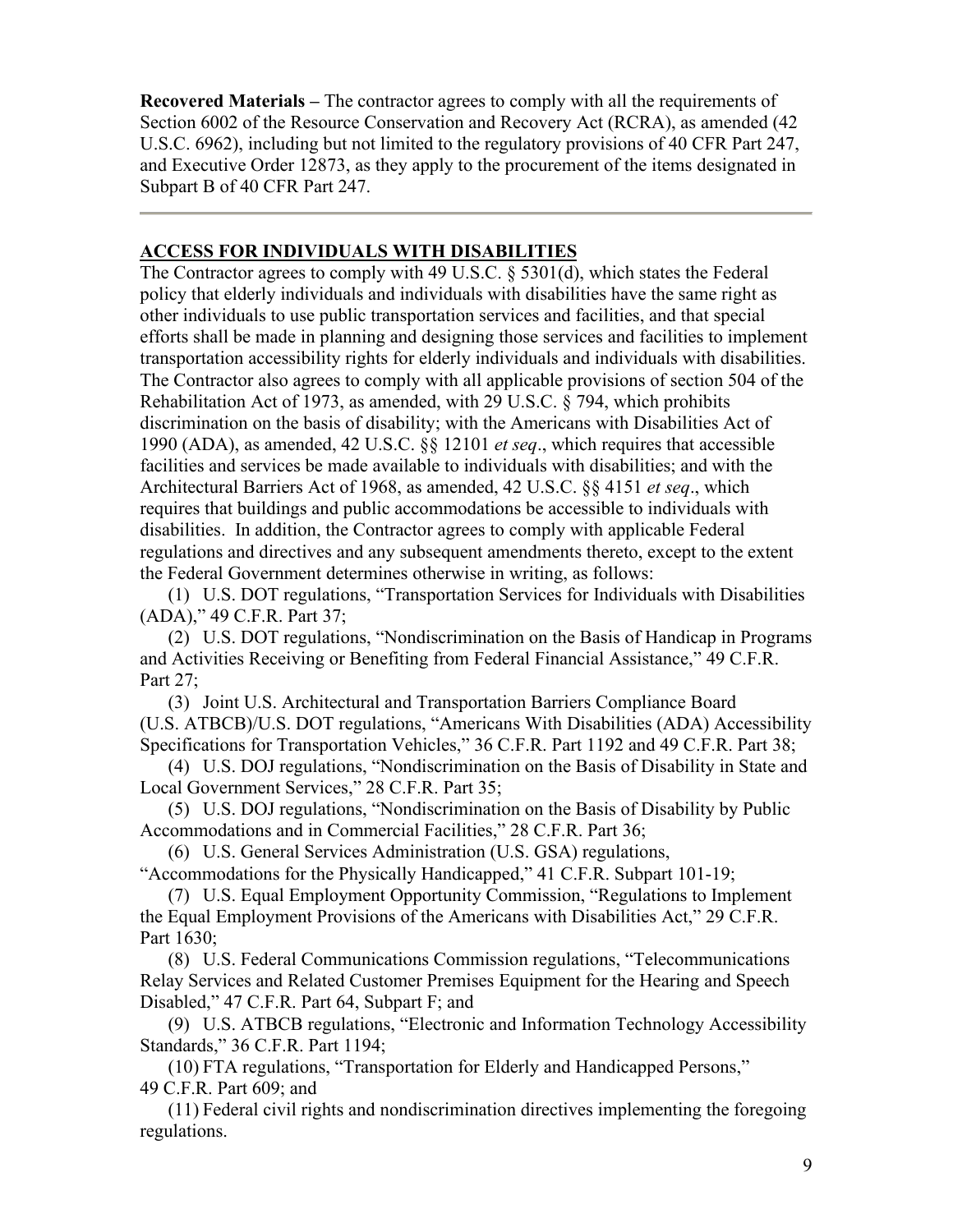## **VETERANS EMPLOYMENT**

## **49 U.S.C. § 5325(k)**

## **Applicable to capital projects to the extent practicable.**

Recipient agrees and assures that each of its Subrecipients:

(1) Will give a hiring preference to veterans, as defined in 5 U.S.C. § 2108, who have the skills and abilities required to perform construction work required under a third party contract in connection with a Capital Project supported with federal assistance appropriated or made available for 49 U.S.C. chapter 53, and

(2) Will not require an employer to give a preference to any veteran over any equally qualified applicant who is a member of any racial or ethnic minority, female, an individual with a disability, or a former employee.

## **SAFE OPERATION OF MOTOR VEHICLES**

(a) *Seat Belt Use*. The Recipient agrees to implement Executive Order No. 13043, "Increasing Seat Belt Use in the United States," April 16, 1997, 23 U.S.C. § 402 note, (62 Fed. Reg. 19217), by:

 $\_$  , and the contribution of the contribution of  $\mathcal{L}_\mathcal{A}$  , and the contribution of  $\mathcal{L}_\mathcal{A}$ 

- (1) Adopting and promoting on-the-job seat belt use policies and programs for its employees and other personnel that operate company-owned vehicles, company-rented vehicles, or personally operated vehicles; and
- (2) Including a "Seat Belt Use" provision in each Third-Party Agreement related to the Award.
- (b) *Distracted Driving, Including Text Messaging While Driving*. The Recipient agrees to comply with:
	- (1) Executive Order No. 13513, "Federal Leadership on Reducing Text Messaging While Driving," October 1, 2009, 23 U.S.C. § 402 note, (74 Fed. Reg. 51225);
	- (2) U.S. DOT Order 3902.10, "Text Messaging While Driving," December 30, 2009; and
	- (3) The following U.S. DOT Special Provision pertaining to Distracted Driving:

(i) *Safety*. The Recipient agrees to adopt and enforce workplace safety policies to decrease crashes caused by distracted drivers, including policies to ban text messaging while using an electronic device supplied by an employer, and driving a vehicle the driver owns or rents, a vehicle Recipient owns, leases, or rents, or a privately-owned vehicle when on official business in connection with the Award, or when performing any work for or on behalf of the Award;

(ii) *Recipient Size*. The Recipient agrees to conduct workplace safety initiatives in a manner commensurate with its size, such as establishing new rules and programs to prohibit text messaging while driving, reevaluating the existing programs to prohibit text messaging while driving, and providing education, awareness, and other outreach to employees about the safety risks associated with texting while driving; and